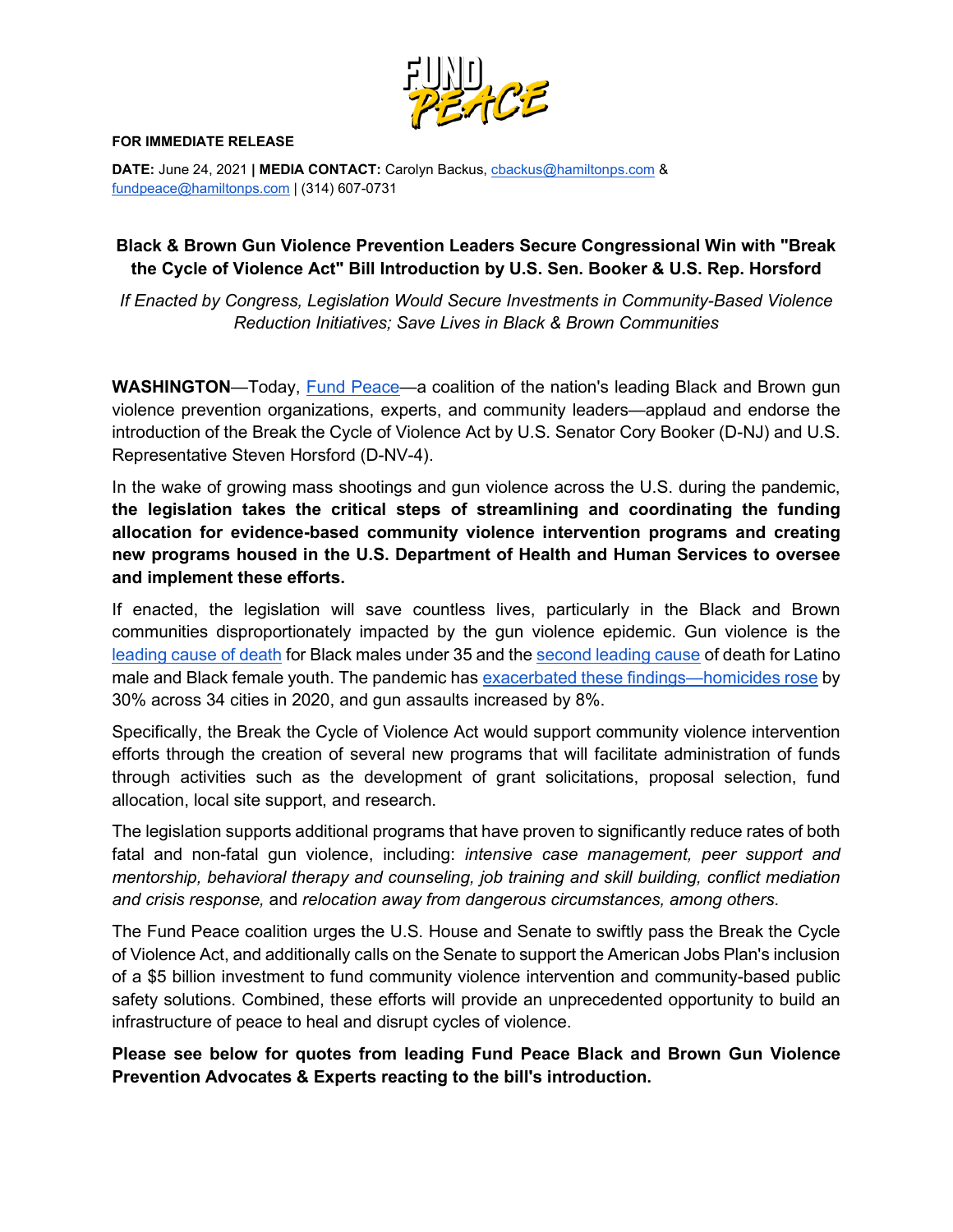**To schedule an interview with a Fund Peace gun violence prevention advocate or expert, please contact: Carolyn Backus at [cbackus@hamiltonps.com](mailto:cbackus@hamiltonps.com) & [fundpeace@hamiltonps.com](mailto:fundpeace@hamiltonps.com)**.

## **Quotes from Fund Peace Coalition Members:**

- **Eddie Bocanegra**, Senior Director, *[READI Chicago](https://www.heartlandalliance.org/readi/)*: "In Chicago and in cities across America, gun violence is devastating Black and Brown communities and compounding a cycle of intergenerational poverty, violence and trauma. By investing in evidence-based community violence intervention programs, the Break the Cycle Act would be a bold first step in reversing this trend and helping our communities heal. If our leaders in Washington truly want to address the racial justice and public health epidemic of gun violence, they will pass the Break the Cycle Act without delay."
- **Shani Buggs, PhD, MPH,** Assistant Professor, *[University of California, Davis Violence](http://health.ucdavis.edu/vprp)  [Prevention Research Program:](http://health.ucdavis.edu/vprp)* "For decades, Black and brown children and families have suffered from the incalculable harms of gun violence, and the pandemic has only compounded the traumas experienced in our most marginalized communities have experienced. Violence interventions that are for and by those communities can save lives and mitigate trauma, but those interventions must be fully and sustainably funded. With the rates of gun violence in 2021, we are now at a state of emergency. Our elected leaders must urgently invest in strategies that will break cycles of violence and bring much-needed peace to our communities."
- **Greg Jackson**, National Advocacy Director, *[Community Justice Action Fund](https://www.cjactionfund.org/)*: "This year may be one of the deadliest in history for gun violence. The Break the Cycle of Violence Act will help the lives of those most affected by these tragedies, which are often Black people and people of color. For decades these communities have called for gun violence prevention strategies that went beyond police and being treated like a possible threat. Today, we are one step closer to those calls being answered and innovative gun violence prevention strategies being supported at the federal level. We commend Senator Booker and Congressman Horsford for moving the needle towards a safer and more just society for all Americans."
- **Fatimah Loren Dreier**, Executive Director, *[The Health Alliance for Violence Intervention](https://www.thehavi.org/)*: "This legislation is an important step toward addressing the public health crisis of gun violence in black and brown communities. Especially now, with rates of gun violence spiking across the country, cities desperately need support from the federal government to implement comprehensive strategies that prevent gun violence and heal the trauma it wreaks on not just individual victims but entire communities."
- **Pastor Mike McBride**, Director, *[Urban Strategies & LIVE FREE Campaign](http://www.livefreeusa.org/ourstaff)*: "After decades of Black and Brown communities being left out of the conversation around gun violence prevention, our demands are being heard in the White House, and now the halls of Congress. The Break the Cycle Act would build on the Biden administration's pledge to invest \$5B in community-led gun violence prevention by providing additional